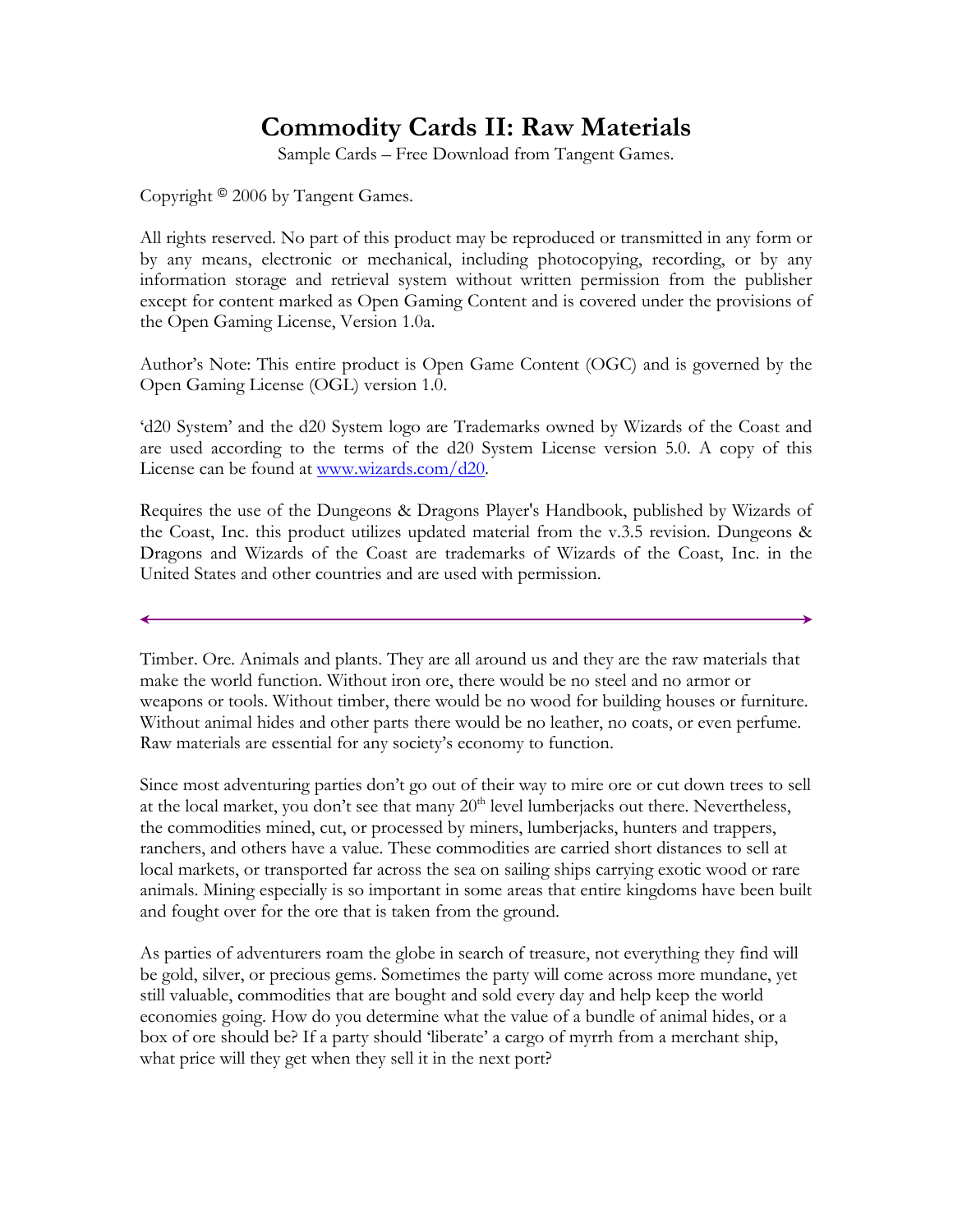To answer this question Tangent Games has created Commodity Cards. Commodity Cards are cards that the GM can print out and use to determine the type, quantity, and value for different commodities. *Commodity Cards II: Raw Materials* only deals with those commodities that are used to make something else that has an even higher value.

This free download gives you a sample of ten different Commodity Cards so you can see what the cards are like. Commodity Cards are designed to be printed on any standard 2.5" x 3" set of business cards and the complete second set of Commodity Cards II: Raw Materials contains 230 different cards for you to print and use in your game. With Commodity Cards you can easily draw out a card to determine what kind of commodity a party finds as treasure.

### **Some of the standard uses for the Commodity Cards are:**

- $\triangleright$  Used as random treasure for mundane items in caravans and merchant or pirate ships.
- $\triangleright$  Used to determine the inventory for a lumber mill, tannery, forge, or other site that processes raw materials.
- $\triangleright$  Used as random treasure in dungeons (even gnolls and hobgoblins know the value of these items and will make raids so they can either sell the commodity, or use it themselves).

## **Some other, non-standard uses for the Commodity Cards are:**

- $\triangleright$  To depict items in a caravan the party is guarding.
- $\triangleright$  To indicate payment the party must make to a local warlord or evil dragon so a local village does not come to harm.
- $\triangleright$  To determine wholesale cost for PCs wanting to open their own business.

No GM should be without Commodity Cards. Make them part of your gaming essentials today. Purchase your copy of the complete set of *Commodity Cards II: Raw Materials* today from Tangent Games for only \$2.50.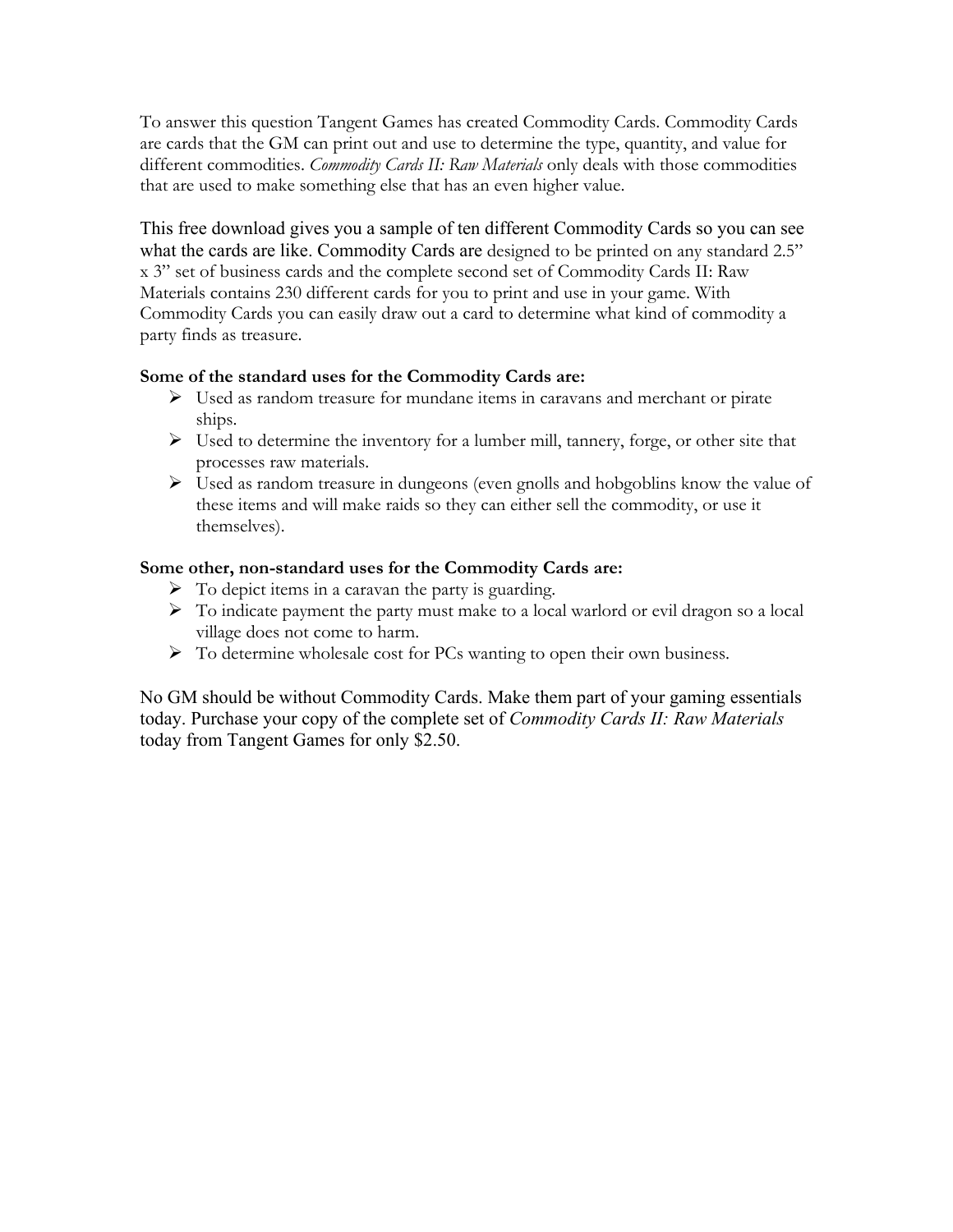

**Category:** Animal **Commodity:** Ambergris **Quantity:** 1 Barrel **Base Value:** 35 gp **Appraise DC:** 15 From sperm whales, used in perfume.



**Category:** Animal **Commodity:** Antler **Quantity:** 1 Box **Base Value:** 20 sp **Appraise DC:** 12 100 lbs of antler.



**Category:** Feathers **Commodity:** Duck **Quantity:** 1 Sack **Base Value:** 12 gp **Appraise DC:** 12



**Category:** Hair **Commodity:** Alpaca **Quantity:** 1 Bale **Base Value:** 50 sp **Appraise DC:** 12



**Category:** Hide **Commodity:** Deer **Quantity:** 1 Bundle **Base Value:** 10 gp **Appraise DC:** 12 10 Hides



**Category:** Ore **Commodity:** Copper **Quantity:** 1 Box **Base Value:** 75 gp **Appraise DC:** 15

Unrefined ore (50% of weight is pure copper). Dwarves receive +2 bonus on appraise checks.



**Category:** Plant **Commodity:** Cotton **Quantity:** 1 Bale **Base Value:** 20 sp **Appraise DC:** 12



**Category:** Resin **Commodity:** Pine Resin **Quantity:** 1 Barrel **Base Value:** 18 sp **Appraise DC:** 12 Used to make turpentine.



**Category:** Wood **Commodity:** Elm **Quantity:** 3 Logs **Base Value:** 45 sp **Appraise DC:** 12



**Category:** Wood **Commodity:** Walnut **Quantity:** 3 Logs **Base Value:** 40 sp **Appraise DC:** 12